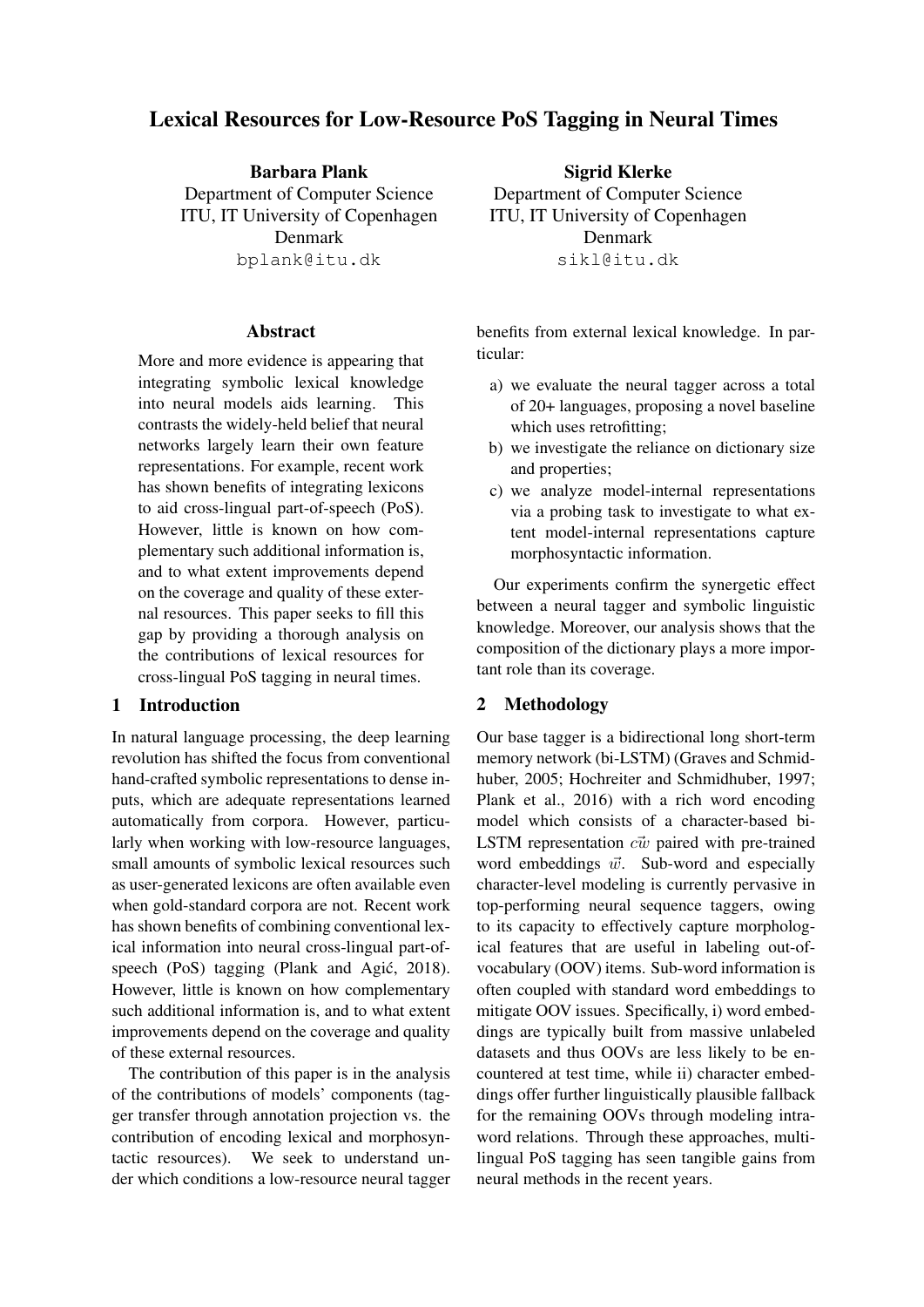#### 2.1 Lexical resources

We use linguistic resources that are user-generated and available for many languages. The first is WIKTIONARY, a word type dictionary that maps words to one of the 12 Universal PoS tags (Li et al., 2012; Petrov et al., 2012). The second resource is UNIMORPH, a morphological dictionary that provides inflectional paradigms for 350 languages (Kirov et al., 2016). For Wiktionary, we use the freely available dictionaries from Li et al. (2012). UniMorph covers between 8-38 morphological properties (for English and Finnish, respectively).<sup>1</sup> The sizes of the dictionaries vary considerably, from a few thousand entries (e.g., for Hindi and Bulgarian) to 2M entries (Finnish Uni-Morph). We study the impact of smaller dictionary sizes in Section 4.1.

The tagger we analyze in this paper is an extension of the base tagger, called *distant supervision from disparate sources* (DSDS) tagger (Plank and Agić, 2018). It is trained on projected data and further differs from the base tagger by the integration of lexicon information. In particular, given a lexicon src, DSDS uses  $\vec{e}_{src}$  to embed the lexicon into an *l*-dimensional space, where  $\vec{e}_{src}$  is the concatenation of all embedded  $m$  properties of length l (empirically set, see Section 2.2), and a zero vector for words not in the lexicon. A property here is a possible PoS tag (for Wiktionary) or a morphological feature (for Unimorph). To integrate the type-level supervision, the lexicon embeddings vector is created and concatenated to the word and character-level representations for every token:  $\vec{w} \circ c\vec{w} \circ \vec{e}$ .

We compare DSDS to alternative ways of using lexical information. The first approach uses lexical information directly during decoding (Täckström et al., 2013). The second approach is more implicit and uses the lexicon to induce better word embeddings for tagger initialization. In particular, we use the dictionary for retrofitting off-the-shelf embeddings (Faruqui et al., 2015) to initialize the tagger with those. The latter is a novel approach which, to the best of our knowledge, has not yet been evaluated in the neural tagging literature. The idea is to bring the off-theshelf embeddings closer to the PoS tagging task by retrofitting the embeddings with syntactic clusters derived from the lexicon.

We take a deeper look at the quality of the lex-

icons by comparing tag sets to the gold treebank data, inspired by Li et al. (2012). In particular, let T be the dictionary derived from the gold treebank (development data), and  $W$  be the user-generated dictionary, i.e., the respective Wiktionary (as we are looking at PoS tags). For each word type, we compare the tag sets in  $T$  and  $W$  and distinguish six cases:

- 1. NONE: The word type is in the training data but not in the lexicon (out-of-lexicon).
- 2. EQUAL:  $W = T$
- 3. DISJOINT:  $W \cap T = \emptyset$
- 4. OVERLAP:  $W \cap T \neq \emptyset$
- 5. SUBSET:  $W \subset T$
- 6. SUPERSET:  $W \supset T$

In an ideal setup, the dictionaries contain no disjoint tag sets, and larger amounts of equal tag sets or superset of the treebank data. This is particularly desirable for approaches that take lexical information as type-level supervision.

#### 2.2 Experimental setup

In this section we describe the baselines, the data and the tagger hyperparameters.

Data We use the 12 Universal PoS tags (Petrov et al., 2012). The set of languages is motivated by accessibility to embeddings and dictionaries. We here focus on 21 dev sets of the Universal Dependencies 2.1 (Nivre and et al., 2017), test set results are reported by Plank and Agić (2018) showing that DSDS provides a viable alternative.

Annotation projection To build the taggers for new languages, we resort to annotation projection following Plank and Agić (2018). In particular, they employ the approach by Agić et al. (2016), where labels are projected from multiple sources to multiple targets and then decoded through weighted majority voting with word alignment probabilities and source PoS tagger confidences. The wide-coverage Watchtower corpus (WTC) by Agić et al.  $(2016)$  is used, where 5k instances are selected via data selection by alignment coverage following Plank and Agić (2018).

Baselines We compare to the following alternatives: type-constraint Wiktionary supervision (Li et al., 2012) and retrofitting initialization.

<sup>1</sup>More details: http://unimorph.org/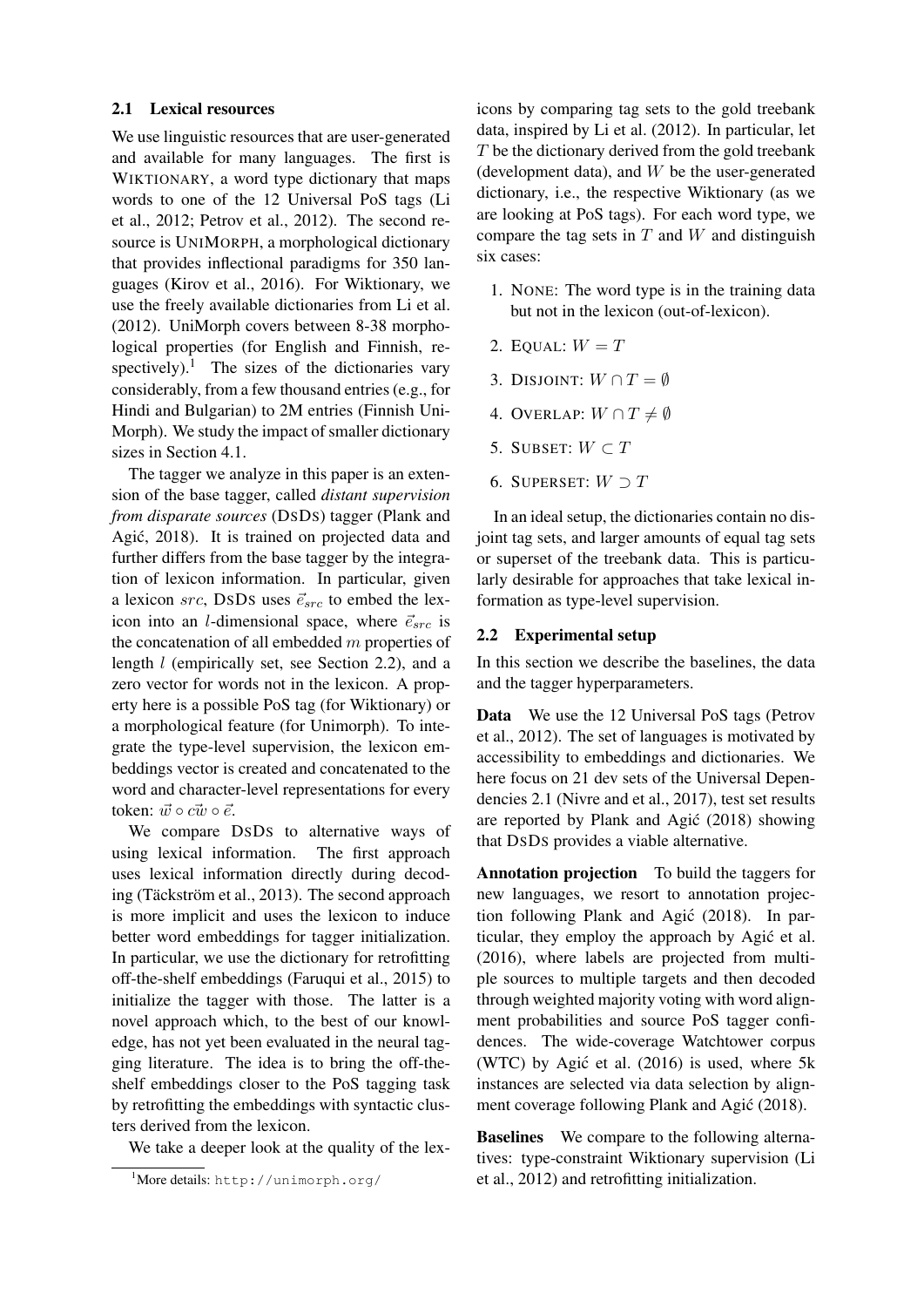|                   | DEV SETS (UD2.1) |                 |       |      |
|-------------------|------------------|-----------------|-------|------|
| LANGUAGE          | 5k               | $\mathrm{TC}_W$ | RETRO | DsDs |
| Bulgarian (bg)    | 89.8             | 89.9            | 87.1  | 91.0 |
| Croatian (hr)     | 84.7             | 85.2            | 83.0  | 85.9 |
| Czech (cs)        | 87.5             | 87.5            | 84.9  | 87.4 |
| Danish (da)       | 89.8             | 89.3            | 88.2  | 90.1 |
| Dutch (nl)        | 88.6             | 89.2            | 86.6  | 89.6 |
| English (en)      | 86.4             | 87.6            | 82.5  | 87.3 |
| Finnish (fi)      | 81.7             | 81.4            | 79.2  | 83.1 |
| French (fr)       | 91.5             | 90.0            | 89.8  | 91.3 |
| German (de)       | 85.8             | 87.1            | 84.7  | 87.5 |
| Greek (el)        | 80.9             | 86.1            | 79.3  | 79.2 |
| Hebrew (he)       | 75.8             | 75.9            | 71.7  | 76.8 |
| Hindi (hi)        | 63.8             | 63.9            | 63.0  | 66.2 |
| Hungarian (hu)    | 77.5             | 77.5            | 75.5  | 76.2 |
| Italian (it)      | 92.2             | 91.8            | 90.0  | 93.7 |
| Norwegian (no)    | 91.0             | 91.1            | 88.8  | 91.4 |
| Persian (fa)      | 43.6             | 43.8            | 44.1  | 43.6 |
| Polish (pl)       | 84.9             | 84.9            | 83.3  | 85.4 |
| Portuguese        | 92.4             | 92.2            | 88.6  | 93.1 |
| Romanian (ro)     | 84.2             | 84.2            | 80.2  | 86.0 |
| Spanish (es)      | 90.7             | 88.9            | 88.9  | 91.7 |
| Swedish (sv)      | 89.4             | 89.2            | 87.0  | 89.8 |
| AVG(21)           | 83.4             | 83.6            | 81.3  | 84.1 |
| GERMANIC (6)      | 88.5             | 88.9            | 86.3  | 89.3 |
| ROMANCE (5)       | 90.8             | 90.1            | 88.4  | 91.4 |
| SLAVIC(4)         | 86.7             | 86.8            | 84.6  | 87.4 |
| $INDO-IRANIAN(2)$ | 53.7             | 53.8            | 53.5  | 54.9 |
| URALIC $(2)$      | 79.6             | 79.4            | 79.2  | 79.6 |

Table 1: Replication of results on the dev sets. 5k: model trained on only projected data;  $TC_W$ : type constraints; Retro: retrofitted initialization.

Hyperparameters We use the same setup as Plank and Agic (2018), i.e., 10 epochs, word ´ dropout rate  $(p=.25)$  and  $l=40$ -dimensional lexicon embeddings for DSDS, except for downscaling the hidden dimensionality of the character representations from 100 to 32 dimensions. This ensures that our probing tasks always get the same input dimensionality: 64 (2x32) dimensions for  $c\vec{w}$ , which is the same dimension as the off-theshelf word embeddings. Language-specific hyperparameters could lead to optimized models for each language. However, we use identical settings for each language which worked well and is less expensive, following Bohnet et al. (2018). For all experiments, we average over 3 randomly seeded runs, and provide mean accuracy.

We use the off-the-shelf Polyglot word embeddings (Al-Rfou et al., 2013). Word embedding initialization provides a consistent and considerable boost in this cross-lingual setup, up to 10% absolute improvements across 21 languages when only 500 projected training instances are available (Plank and Agić, 2018). Note that we em-



Figure 1: Analysis of Wiktionary vs gold (dev set) tag sets. 'None': percentage of word types not covered in the lexicon. 'Disjoint': the gold data and Wiktionary do not agree on the tag sets. See Section 2.1 for details on other categories.

pirically find it to be best to *not* update the word embeddings in this noisy training setup, as that results in better performance, see Section 4.4.

# 3 Results

Table 1 presents our replication results, i.e., tagging accuracy for the 21 individual languages, with means over all languages and language families (for which at least two languages are available). There are several take-aways.

Inclusion of lexical information Combining the best of two worlds results in the overall best tagging accuracy, confirming Plank and Agić (2018): Embedding lexical information into a neural tagger improves tagging accuracy from 83.4 to 84.1 (means over 21 languages). On 15 out of 21 languages, DSDS is the best performing model. On two languages, type constraints work the best (English and Greek). Retrofitting performs best only on one language (Persian); this is the language with the overall lowest performance. On three languages, Czech, French and Hungarian, the baseline remains the best model, none of the lexicon-enriching approaches works. We proceed to inspect these results in more detail.

Analysis Overall, type-constraints improve the baseline but only slightly (83.4 vs 83.6). Intuitively, this more direct use of lexical information requires the resource to be high coverage and a close fit to the evaluation data, to not introduce too many pruning errors during decoding due to contradictory tag sets. To analyze this, we look at the tag set agreement in Figure 1. For languages for which the level of *disjoint* tag set information is low, such as Greek, English, Croatian, Finnish and Dutch, type constraints are expected to help. This is in fact the case, but there are exceptions,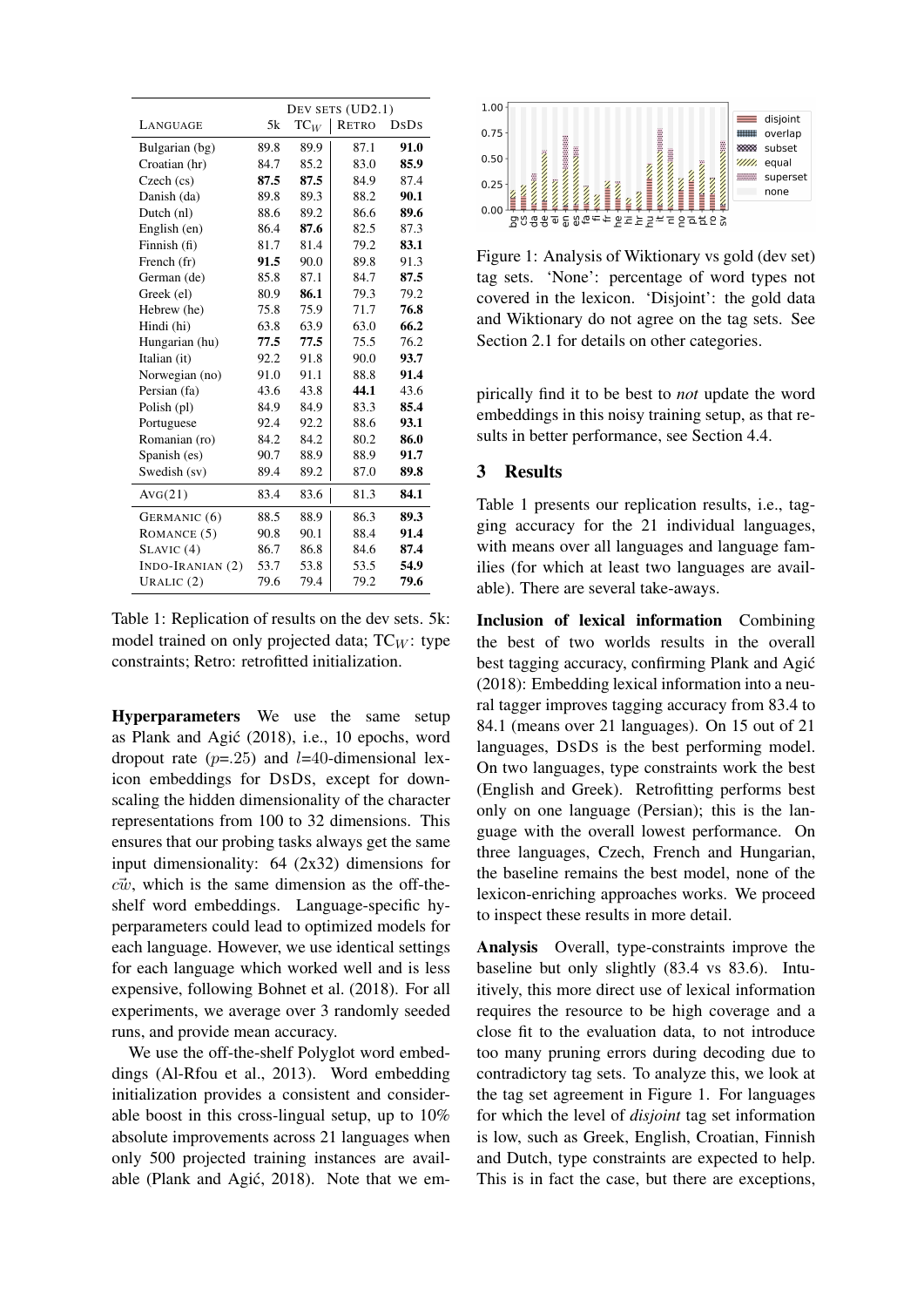

(a) Absolute improvement (delta) vs number of dictionary properties ( $\rho$ =0.08). (b) Absolute improvement per OOV category (21 languages).



(c) Per language analysis: absolute improvements of DSDS over the baseline for words in the lexicon, in the training data, in both or in neither (true OOVs).

Figure 2: Analysis of OOVs and dictionary properties.

such as Finnish. Coverage of the lexicon is also important, and for this morphologically rich language, the coverage is amongst the lowest (c.f. large amount of the 'none' category in Figure 1).

The more implicit use of lexical information in DSDS helps on languages with relatively high dictionary coverage and low tag set disagreement, such as Danish, Dutch and Italian. Compared to type constraints, embedding the lexicon also helps on languages with low dictionary coverage, such as Bulgarian, Hindi, Croatian and Finnish, which is very encouraging and in sharp contrast to type constraints. The only outlier remains Greek.

Figure 2 (a) plots the absolute improvement in tagging accuracy over the baseline versus the number of properties in the dictionaries. Slavic and Germanic languages cluster nicely, with some outliers (Croatian). However, there is only a weak positive correlation ( $\rho$ =0.08). More properties do

not necessarily improve performance, and lead to sparsity. The inclusion of the lexicons results in higher coverage, which might be part of the explanation for the improvement of DsDs. The question remains whether the tagger learns to rely only on this additional signal, or it generalizes beyond it. Therefore, we first turn to inspecting out-ofvocabulary (OOV) items. OOV items are the key challenge in part-of-speech tagging, i.e., to correctly tag tokens unseen in the training data.

In Figure 2 (b) and (c), we analyze accuracy improvements on different groups of tokens: The *in lex+train* tokens that were seen both in the lexicon and the training data, the *in train only* tokens seen in the training data but not present in the lexicon, the *in lex only* tokens that were present in the lexicon but not seen in the training data and the *true OOV* tokens that were neither seen in training nor present in the lexicon. Figure 2 (b) shows means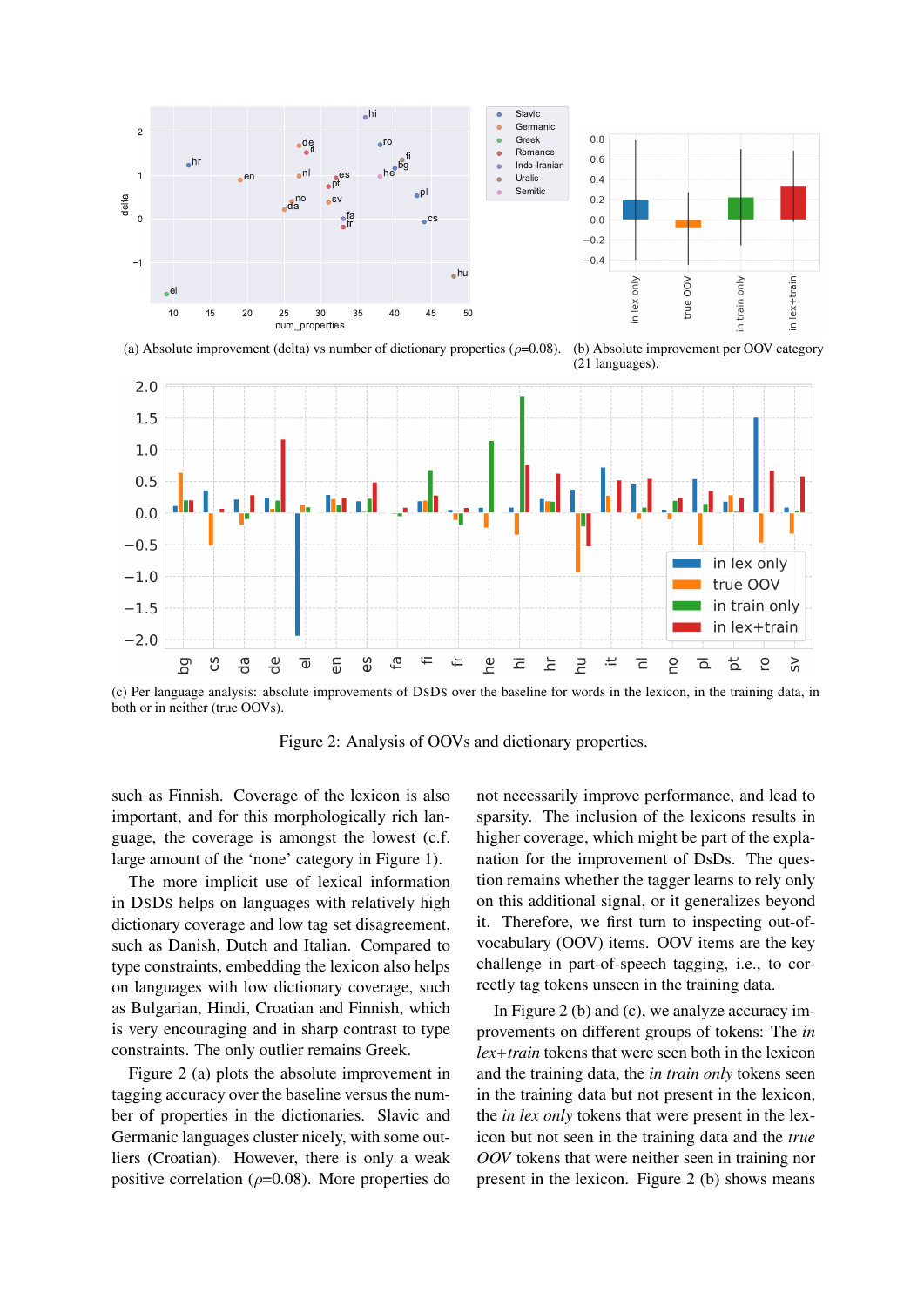over the 21 languages, Figure 2 (c) provides details per language. The first take-away is that in many cases the tagger does learn to use information beyond the coverage of the lexicon. The embedded knowledge helps the tagger to improve on tokens which are in train only (and are thus not in the lexicon, green bars). For true OOVs (orange bars), this is the case for some languages as well Figure 2 (c), i.e., improvements on true OOVs can be observed for Bulgarian, German, Greek, English, Finish, Croatian, Italian and Portuguese. Over all 21 languages there is a slight drop on true OOVs: -0.08, but this is a mean over all languages, for which results vary, making it important to look beyond the aggregate level. Over all languages except for Hungarian, the tagger, unsurprisingly, improves over tokens which are both in the lexicon and in the training data (see further discussion in Section 4).

## 4 Discussion

Here we dig deeper into the effect of including lexical information by a) examining learning curves with increasing dictionary sizes, b) relating tag set properties to performance, and finally c) having a closer look at model internal representations, by comparing them to the representations of the base model that does not include lexical information. We hypothesize that when learning from dictionary-level supervision, information is propagated through the representation layers so as to generalize beyond simply relying on the respective external resources.

#### 4.1 Learning curves

The lexicons we use so far are of different sizes (shown in Table 1 of Plank and Agić  $(2018)$ ), spanning from 1,000 entries to considerable dictionaries of several hundred thousands entries. In a low-resource setup, large dictionaries might not be available. It is thus interesting to examine how tagging accuracy is affected by dictionary size. We examine two cases: randomly sampling dictionary entries and sampling by word frequency, over increasing dictionary sizes: 50, 100, 200, 400, 800, 1600 word types. The latter is motivated by the fact that an informed dictionary creation (under limited resources) might be more beneficial. We estimate word frequency by using the UD training data sets (which are otherwise not used).

Figure 3 (a) provides means over the 21 lan-



(a) Average effect over 21 languages of high-freq and random dictionaries



(b) Effect for subset of language families of high-freq and random dictionaries

Figure 3: Learning curves over increased dictionary sizes.

guages (with confidence intervals of  $\pm 1$  standard deviation based on three runs). We note that sampling by frequency is overall more beneficial than random sampling. The biggest effect of sampling by frequency is observed for the Romance language family, see Figure 3 (b). It is noteworthy that more dictionary data is not always necessarily beneficial. Sometimes a small but high-frequency dictionary approximates the entire dictionary well. This is for instance the case for Danish, where sampling by frequency approximates the entire dictionary well ('all' achieves 90.1, while using 100 most frequent entries is close: 89.93). Frequency sampling also helps clearly for Italian, but here having the entire dictionary results in the overall highest performance.

For some languages, the inclusion of lexical information does not help, not even at smaller dictionary sizes. This is the case for Hungarian, French and Czech. For Hungarian using the entire dictionary drops performance below the baseline. For Czech, this is less pronounced, as the performance stays around baseline. Relating these negative ef-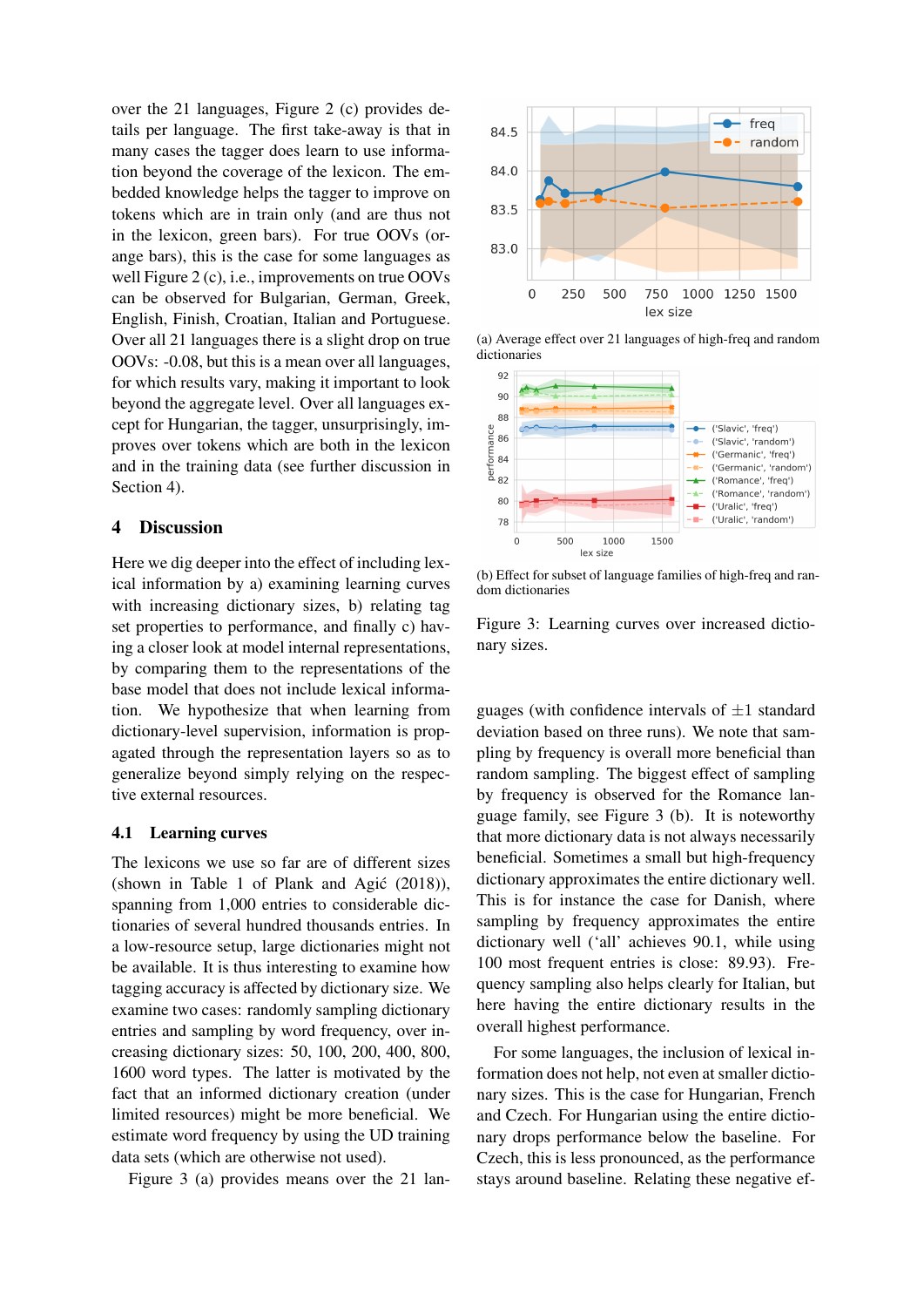

Figure 4: Proportion of tokens unseen in the training data, in the lexicon or in both (true OOV's). Lighter bars are proportion of correctly labeled portion, dark bars are proportion of errors.

fects to the results from the tag set agreement analysis (Figure 1), we note that Hungarian is the language with the largest *disjoint* tag set. Albeit the coverage for Hungarian is good (around .5), including too much contradictory tag information has a clear deteriorating effect. Consequently, neither sampling strategy works. Czech, which has less coverage, sees a negative effect as well: half of the dictionary entries have disjoint tag sets. Italian is the language with the highest dictionary coverage *and* the highest proportion of equal tag sets, thereby providing a large positive benefit.

We conclude that when dictionaries are not available, creating them by targeting highfrequency items is a pragmatic and valuable strategy. A small dictionary, which does not contain too contradictory tag sets, can be beneficial.

## 4.2 Analysis of correct/incorrect predictions

In the following we analyze correctly and incorrectly labeled tokens. Because we are analyzing differences between languages as well as between errors and successes we abstract away from the underlying sample size variation by comparing proportions.

The analysis inspects the differences in proportions on four subsections of the development set, as introduced above: the *in lex+train* tokens, the *in train only* tokens, the *in lex only* tokens and the *true OOVs*. The proportion of these four data subsets in the correctly and the incorrectly labeled tokens are shown side by side in Figure 4 in lighter and darker shades, respectively. If the OOVstatus of a word was unrelated to performance, the lighter and darker bars would be of identical size. This is not the case and we can observe that the true OOVs make up a significantly larger share of the errors than of successes (two-tailed paired Student's t-test:  $p = 0.007$ . Similarly, seen across all languages the shift in the size of the proportion of true OOVs is made up by more correct labeling of a larger proportion of *in train only* (two-tailed paired Student's t-test:  $p = 0.014$ ) and *in lex only* (two-tailed paired Student's t-test:  $p = 0.020$ ), whereas the proportion of *in lex+train* does not significantly differ between the correctly and incorrectly labeled parts (two-tailed paired Student's t-test:  $p = 0.200$ .<sup>2</sup>

#### 4.3 Probing word encodings

Probing tasks, or diagnostic classifiers, are separate classifiers which use representations extracted from any facet of a trained neural model as input for solving a separate task. Following the intuition of Adi et al. (2017), if the target can be predicted, then the information must be encoded in the representation. However, the contrary does not necessarily hold: if the model fails it does not necessarily follow that the information is not encoded, as opposed to not being encoded in a useful way for a probing task classifier.

As the internal representations stored in neural models are not immediately interpretable, probing tasks serve as a way of querying neural representations for interpretable information. The probing task objective and training data is designed to model the query of interest. The representation layer we query in this work is the word-level output from the character embedding sub-model. This part of the word-level representation starts out uninformative and thus without prior prediction power on the classifier objectives.

The pre-trained word embeddings stay fixed in our model (see Section 4.4). However, the character-based word encodings get updated: This holds true both for the BASE system and the DSDS tagger. As a target for assessing the flow of information in the neural tagger, we thus focus on the character-based word encodings.

The word-level is relevant as it is the granularity at which the tagger is evaluated. The word embeddings may already have encoded PoS-relevant information and the lexicon embeddings explicitly encodes PoS-type-level information. By contrast, the character-based word encodings are initialized to be uninformative and any encoding of PoS-related information is necessarily a result of the neural training feedback signal.

For these reasons we query the character-based word representations of the tagger in order to com-

<sup>&</sup>lt;sup>2</sup>Significance based on an  $\alpha$ -level of 0.05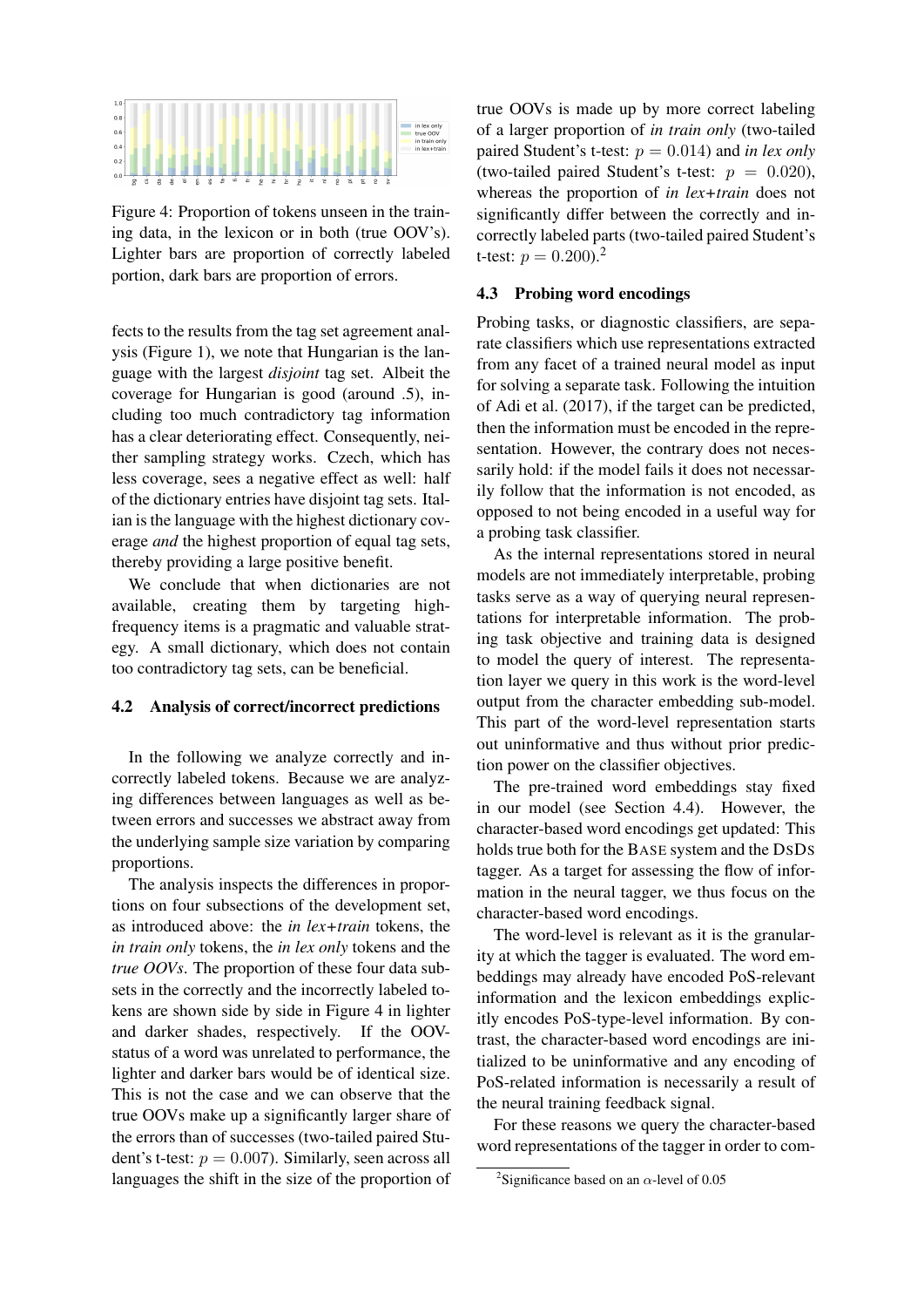pare variation between the base tagger and the DSDS lexicon-enriched architecture.



Figure 5: Macro F1 scores for stand-alone classifiers on the probing tasks of predicting which words are long and which are in the lexicon, respectively. The baseline (bl) is a simple majority baseline. The base- and DsDs-informed classifiers were trained on character-based word representations from the neural taggers with and without access to lexical information, respectively.

We employ two binary probing tasks: predicting which words are long, i.e., contain more than 7 characters<sup>3</sup>, and predicting which words are in the lexicon. The word length task is included as a task which can be learned independently of whether lexicon information is available to the neural model. Storing length-related information might help the model distinguish suffix patterns of relevance to PoS-tagging.

Following Shi et al. (2016) and Gulordava et al (2018), we use a logistic regression classifier setup and a constant input dimensionality of 64 across tasks (Conneau et al., 2018). The classifiers are trained using 10-fold cross-validation for each of three trained runs of each neural model and averaged. We include a majority baseline and report macro F1-scores, as we are dealing with imbalanced classes. The training vocabulary of both probing tasks is restricted to the neural tagger training vocabulary, that is, all word types in the projected training data, as these are the representations which have been subject to updates during training of the neural model. Using the projected data has the advantage that the vocabulary is similar across languages as the data comes from the same domain (Watchtower).

The results on the word length probing task shown on the top half of Figure 5 confirm that information relevant to distinguishing word length is being encoded in the neural representation, as expected. It is intriguing that the lexiconinformed DSDS representation encodes this information even at higher degree.

On the task of classifying which words are in the lexicon, all neural representations beat the majority baseline, but we also see that this task is harder, given the higher variance across languages. With Spanish (es) and Croatian (hr) as the only exceptions, the DsDs-based representations are generally encoding more of the information relevant to distinguishing which words are in the lexicon, confirming our intuitions that the internal representations were altered. Note, however, that even the base-tagger is able to solve this task above chance level. This is potentially an artifact of how lexicons grow where it would be likely for several inflections of the same word to be added collectively to the lexicon at once, and since the character representations can be expected to produce more similar representations of words derived from the same lemma the classifier will be able to generalize and perform above chance level without the base-model representations having ever been exposed to the lexical resource.

#### 4.4 Updating in light of noisy data?

When training a tagger with noisy training data and pre-trained embeddings, the question arises whether it is more beneficial to freeze the word embeddings or update them. We hypothesize that freezing embeddings is more beneficial in noisy training cases, as it helps to stabilize the signal from the pre-trained word embeddings while avoiding updates from the noisy training data. To test this hypothesis, we train the base tagger on high-quality gold training data (effectively, the UD training data sets), with and without freezing the word embeddings layer. We find that updating the word embedding layer is in fact beneficial in the high-quality training data regime: on average +0.4% absolute improvement is obtained (mean over 21 languages). This is in sharp contrast to the noisy training data regime, in which the baseline accuracy drops by as much as 1.2% accuracy. Therefore, we train the tagger with pre-trained embeddings on projected WTC data and freeze the word embeddings lookup layer during training.

 $3$ Considering words of 7 characters or more to be long is based on the threshold that was experimentally tuned in the design of the readability metric LIX (Björnsson, 1983). This threshold aligns well with the visual perceptual span within which proficient readers from grade four and up can be expected to automatically decode a word in a single fixation (Sperlich et al., 2015)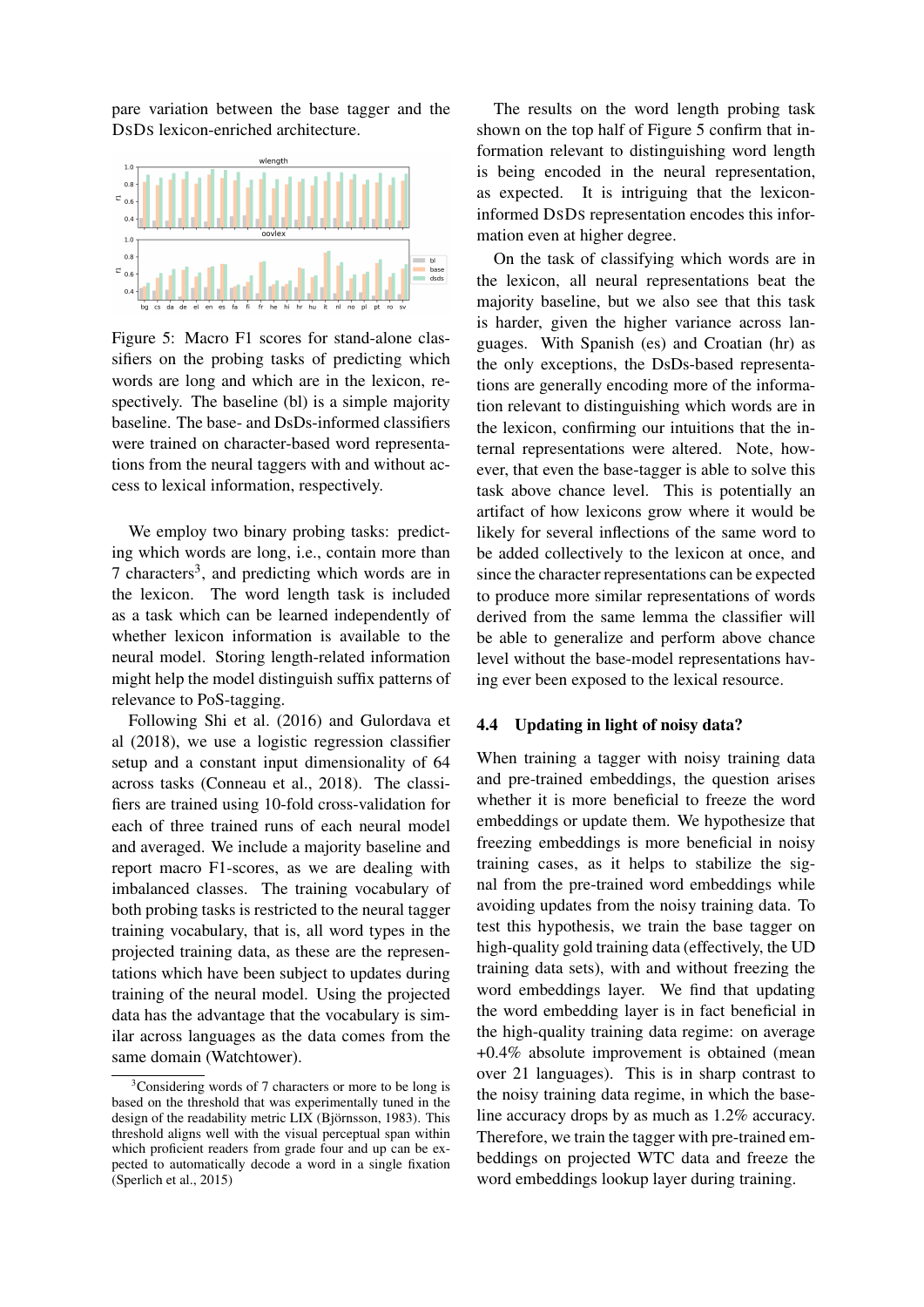## 5 Related work

In recent years, natural language processing has witnessed a move towards deep learning approaches, in which automatic representation learning has become the de facto standard methodology (Collobert et al., 2011; Manning, 2015).

One of the first works that combines neural representations with semantic symbolic lexicons is the work on *retrofitting* (Faruqui et al., 2015). The main idea is to use the relations defined in semantic lexicons to refine word embedding representations, such that words linked in the lexical resource are encouraged to be closer to each other in the distributional space.

The majority of recent work on neural sequence prediction follows the commonly perceived wisdom that hand-crafted features are obsolete for deep learning methods. They rely on end-to-end training without resorting to additional linguistic resources. Our study contributes to the increasing literature to show the utility of linguistic resources for deep learning models by providing a deep analysis of a recently proposed model (Plank and Agic, 2018). Most prior work in this direction ´ can be found on machine translation (Sennrich and Haddow, 2016; Chen et al., 2017; Li et al., 2017; Passban et al., 2018), work on named entity recognition (Wu et al., 2018) and PoS tagging (Sagot and Martínez Alonso, 2017) who use lexicons, but as n-hot features and without examining the crosslingual aspect.

Somewhat complementary to evaluating the utility of linguistic resources empirically is the increasing body of work that uses linguistic insights to try to understand what properties neural-based representations capture (Kádár et al., 2017; Adi et al., 2017; Belinkov et al., 2017; Conneau et al., 2018; Hupkes et al., 2018). Shi et al. (2016) and Adi et al. (2017) introduced the idea of probing tasks (or 'diagnostic classifiers'), see Belinkov and Glass for a recent survey (Belinkov and Glass, 2019). Adi et al. (2017) evaluate several kinds of sentence encoders and propose a range of probing tasks around isolated aspects of sentence structure at the surface level (sentence length, word content and word order). This work has been greatly expanded by including both syntactic and semantic probing tasks, careful sampling of probing task training data, and extending the framework to make it encoder agnostic (Conneau et al., 2018). A general observation here is that task-specific knowledge is needed in order to design relevant diagnostic tasks, which is not always straightforward. For example, Gulordava (2018) investigate whether RNNs trained using a language model objective capture hierarchical syntactic information. They create nonsensical construction so that the RNN cannot rely on lexical or semantic clues, showing that RNNs still capture syntactic properties in sentence embeddings across the four tested languages while obfuscating lexical information. There is also more theoretical work on investigating the capabilities of recurrent neural networks, e.g., Weiss et al. (2018) show that specific types of RNNs (LSTMs) are able to use counting mechanisms to recognize specific formal languages.

Finally, linguistic resources can also serve as proxy for evaluation. As recently shown (Agic´ et al., 2017), type-level information from dictionaries approximates PoS tagging accuracy in the absence of gold data for cross-lingual tagger evaluation. Their use of high-frequency word types inspired parts of our analysis.

# 6 Conclusions

We analyze DSDS, a recently-proposed lowresource tagger that symbiotically leverages neural representations and symbolic linguistic knowledge by integrating them in a soft manner. We replicated the results of Plank and Agić (2018), showing that the more implicit use of embedding user-generated dictionaries turns out to be more beneficial than approaches that rely more explicitly on symbolic knowledge, such a type constraints or retrofitting. By analyzing the reliance of DSDS on the linguistic knowledge, we found that the composition of the lexicon is more important than its size. Moreover, the tagger benefits from small dictionaries, as long as they do not contain tag set information contradictory to the evaluation data. Our quantitative analysis also sheds light on the internal representations, showing that they get more sensitive to the task. Finally, we found that freezing pre-trained word embeddings complement the learning signal well in this noisy data regime.

## Acknowledgements

We kindly acknowledge the support of NVIDIA Corporation for the donation of the GPUs and Amazon for an Amazon Research Award.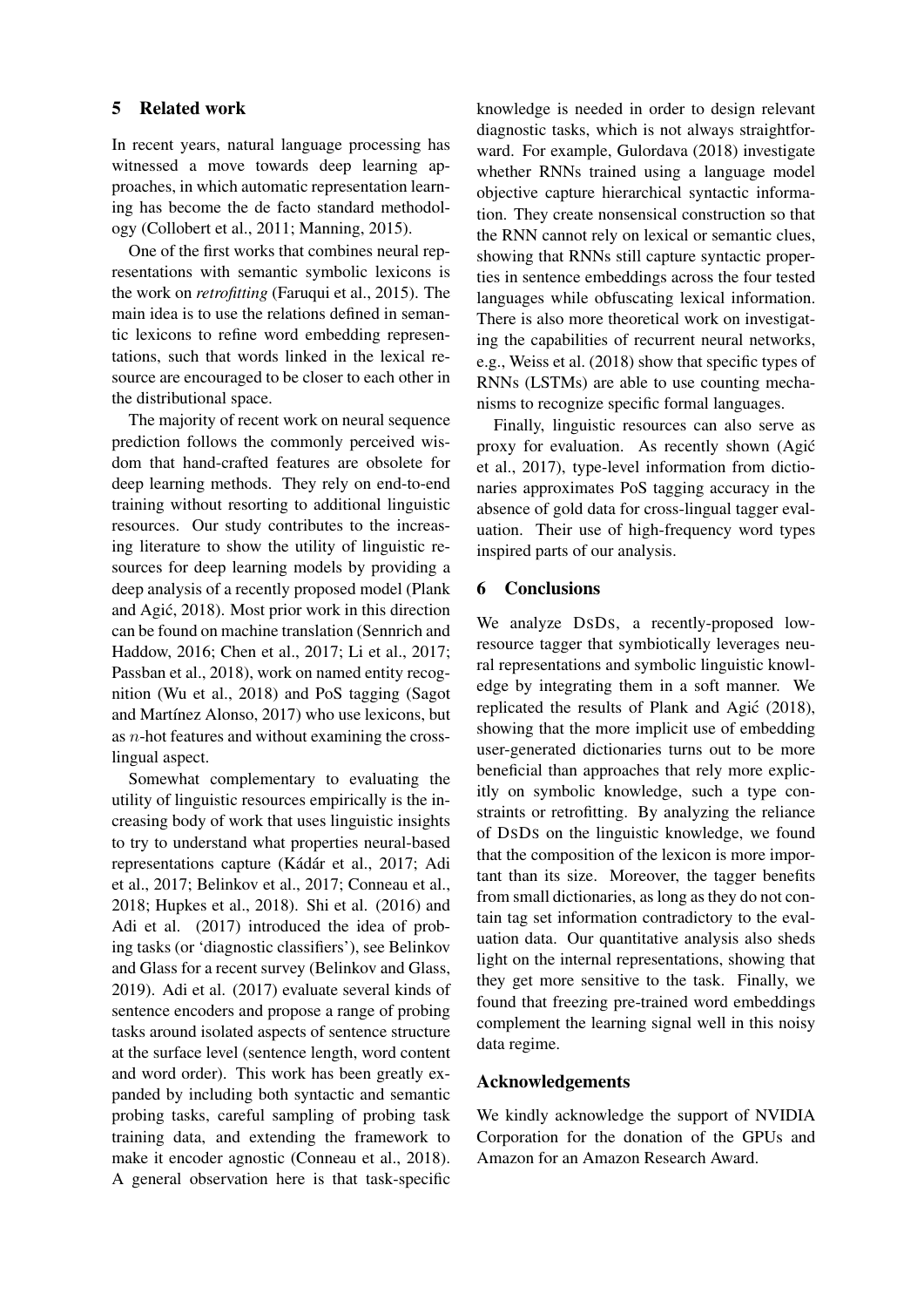#### References

- Yossi Adi, Einat Kermany, Yonatan Belinkov, Ofer Lavi, and Yoav Goldberg. 2017. Fine-grained analysis of sentence embeddings using auxiliary prediction tasks. In *ICLR*.
- Željko Agić, Anders Johannsen, Barbara Plank, Héctor Alonso Martínez, Natalie Schluter, and Anders Søgaard. 2016. Multilingual projection for parsing truly low-resource languages. *Transactions of the Association for Computational Linguistics*, 4:301–312.
- Željko Agić, Barbara Plank, and Anders Søgaard. 2017. Cross-lingual tagger evaluation without test data. In *Proceedings of the 15th Conference of the European Chapter of the Association for Computational Linguistics: Volume 2, Short Papers*. Association for Computational Linguistics.
- Rami Al-Rfou, Bryan Perozzi, and Steven Skiena. 2013. Polyglot: Distributed word representations for multilingual nlp. *arXiv preprint arXiv:1307.1662*.
- Yonatan Belinkov, Nadir Durrani, Fahim Dalvi, Hassan Sajjad, and James Glass. 2017. What do neural machine translation models learn about morphology? In *Proceedings of the 55th Annual Meeting of the Association for Computational Linguistics (Volume 1: Long Papers)*, pages 861–872. Association for Computational Linguistics.
- Yonatan Belinkov and James Glass. 2019. Analysis methods in neural language processing: A survey. *Transactions of the Association for Computational Linguistics*, 7.
- C. H. Björnsson. 1983. Readability of newspapers in 11 languages. Reading Research Ouarterly, in 11 languages. *Reading Research Quarterly*, 18(4):480–497.
- Bernd Bohnet, Ryan McDonald, Goncalo Simoes, Daniel Andor, Emily Pitler, and Joshua Maynez. 2018. Morphosyntactic tagging with a meta-bilstm model over context sensitive token encodings. *arXiv preprint arXiv:1805.08237*.
- Huadong Chen, Shujian Huang, David Chiang, and Jiajun Chen. 2017. Improved neural machine translation with a syntax-aware encoder and decoder. In *Proceedings of the 55th Annual Meeting of the Association for Computational Linguistics (Volume 1: Long Papers)*, pages 1936–1945. Association for Computational Linguistics.
- Ronan Collobert, Jason Weston, Léon Bottou, Michael Karlen, Koray Kavukcuoglu, and Pavel Kuksa. 2011. Natural language processing (almost) from scratch. *Journal of Machine Learning Research*, 12(Aug):2493–2537.
- Alexis Conneau, Germán Kruszewski, Guillaume Lample, Loïc Barrault, and Marco Baroni. 2018.

What you can cram into a single .. vector: Probing sentence embeddings for linguistic properties. In *Proceedings of the 56th Annual Meeting of the Association for Computational Linguistics (Volume 1: Long Papers)*, pages 2126–2136. Association for Computational Linguistics.

- Manaal Faruqui, Jesse Dodge, Sujay Kumar Jauhar, Chris Dyer, Eduard Hovy, and Noah A. Smith. 2015. Retrofitting word vectors to semantic lexicons. In *Proceedings of the 2015 Conference of the North American Chapter of the Association for Computational Linguistics: Human Language Technologies*, pages 1606–1615. Association for Computational Linguistics.
- Alex Graves and Jürgen Schmidhuber. 2005. Framewise phoneme classification with bidirectional lstm and other neural network architectures. *Neural Networks*, 18(5):602–610.
- Kristina Gulordava, Piotr Bojanowski, Edouard Grave, Tal Linzen, and Marco Baroni. 2018. Colorless green recurrent networks dream hierarchically. In *Proceedings of the 2018 Conference of the North American Chapter of the Association for Computational Linguistics: Human Language Technologies, Volume 1 (Long Papers)*, pages 1195–1205. Association for Computational Linguistics.
- Sepp Hochreiter and Jürgen Schmidhuber. 1997. Long short-term memory. *Neural computation*, 9(8):1735–1780.
- Dieuwke Hupkes, Sara Veldhoen, and Willem Zuidema. 2018. Visualisation and'diagnostic classifiers' reveal how recurrent and recursive neural networks process hierarchical structure. *Journal of Artificial Intelligence Research*, 61:907–926.
- Ákos Kádár, Grzegorz Chrupała, and Afra Alishahi. 2017. Representation of linguistic form and function in recurrent neural networks. *Computational Linguistics*, 43(4):761–780.
- Christo Kirov, John Sylak-Glassman, Roger Que, and David Yarowsky. 2016. Very-large scale parsing and normalization of wiktionary morphological paradigms. In *Proceedings of the Tenth International Conference on Language Resources and Evaluation (LREC 2016)*. European Language Resources Association (ELRA).
- Junhui Li, Deyi Xiong, Zhaopeng Tu, Muhua Zhu, Min Zhang, and Guodong Zhou. 2017. Modeling source syntax for neural machine translation. In *Proceedings of the 55th Annual Meeting of the Association for Computational Linguistics (Volume 1: Long Papers)*, pages 688–697, Vancouver, Canada. Association for Computational Linguistics.
- Shen Li, João Graca, and Ben Taskar. 2012. Wiki-ly supervised part-of-speech tagging. In *Proceedings of the 2012 Joint Conference on Empirical Methods in Natural Language Processing and Computational*